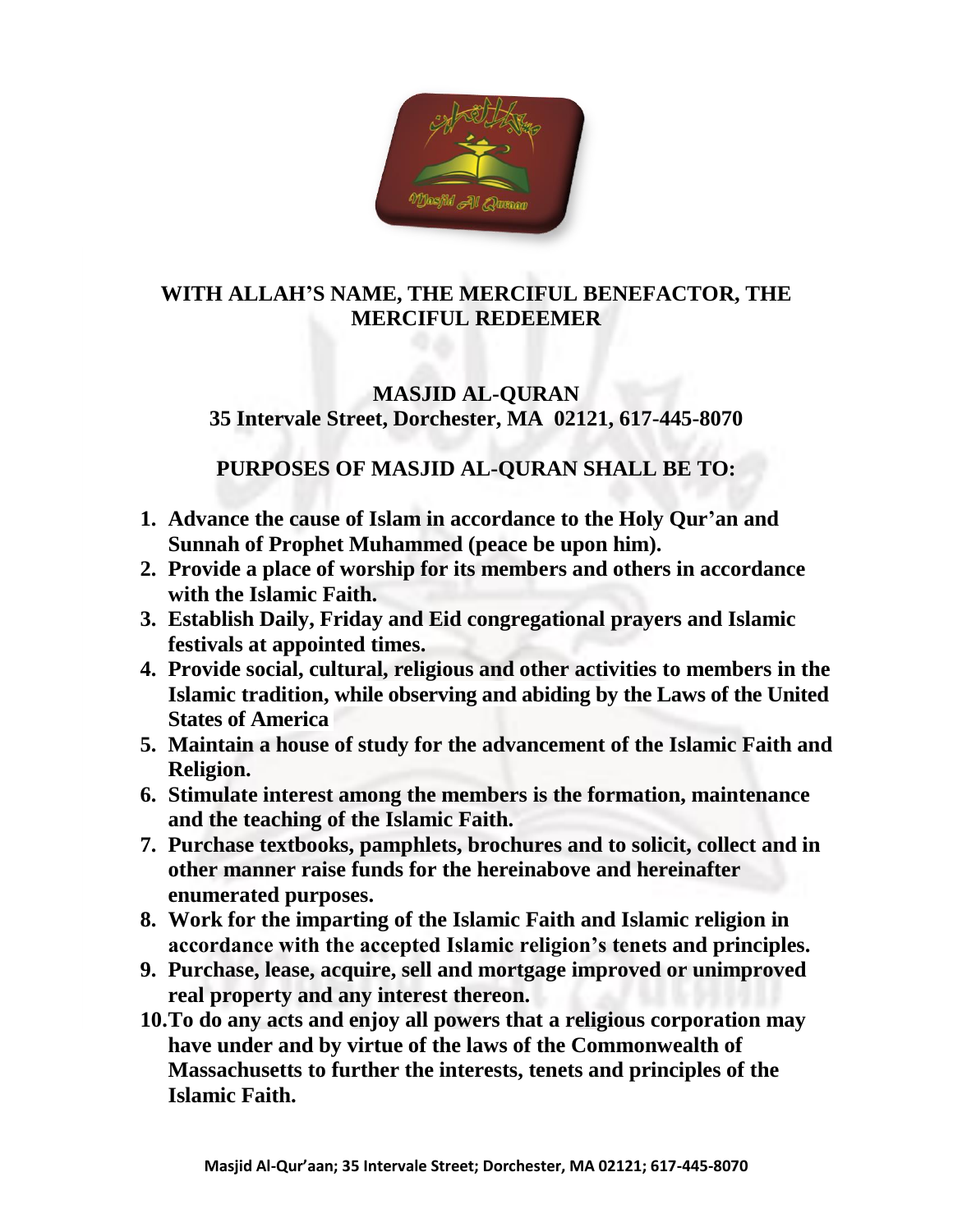**11. The foregoing clauses shall be considered both as objects and purposes and it is hereby expressly provided that the foregoing enumerated specific objects and purposes shall not be held to limit or restrict in any manner the powers of this corporation, but that this corporation shall be entitled to enjoy all the powers that a religious corporation may have under and by virtue of the laws of the Commonwealth of Massachusetts. These By-Laws were read and approved at the Community meeting Sunday March 6, 2022 by Masjid Al-Qur'an Board of Directors.**

## **WITH ALLAH'S NAME, THE MERCIFUL BENEFACTOR, THE MERCIFUL REDEEMER**

### **MASJID AL-QUR'AN BY-LAWS**

### **ARTICLE I**

**By-Laws: Accepted as legal document by more than two-thirds (2/3) majority or unanimous agreement of members being present on March 6, 2022.**

#### **ARTICLE II**

**These by-laws shall be binding upon the Board of Trustees and all members of Masjid Al-Qur'an, now located at 35 Intervale Street, Dorchester, MA 02121. The same shall be the mailing address of the Board of Trustees.**

#### **ARTICLE III**

**The community of members in good standing and having honorable reputations shall have the authority to vote on all matters affecting the Masjid, Masjid holdings, and all its involvements such as: ratification of the Imam, community direction, property transfers and ratification of Board of Trustees members. Their two-thirds (2/3) approval indicated by raising the right hand occurring on regular meeting days shall be their vote. And their (the community's) vote shall render approved or not-approved all matters affecting the Masjid.**

#### **ARTICLE IV**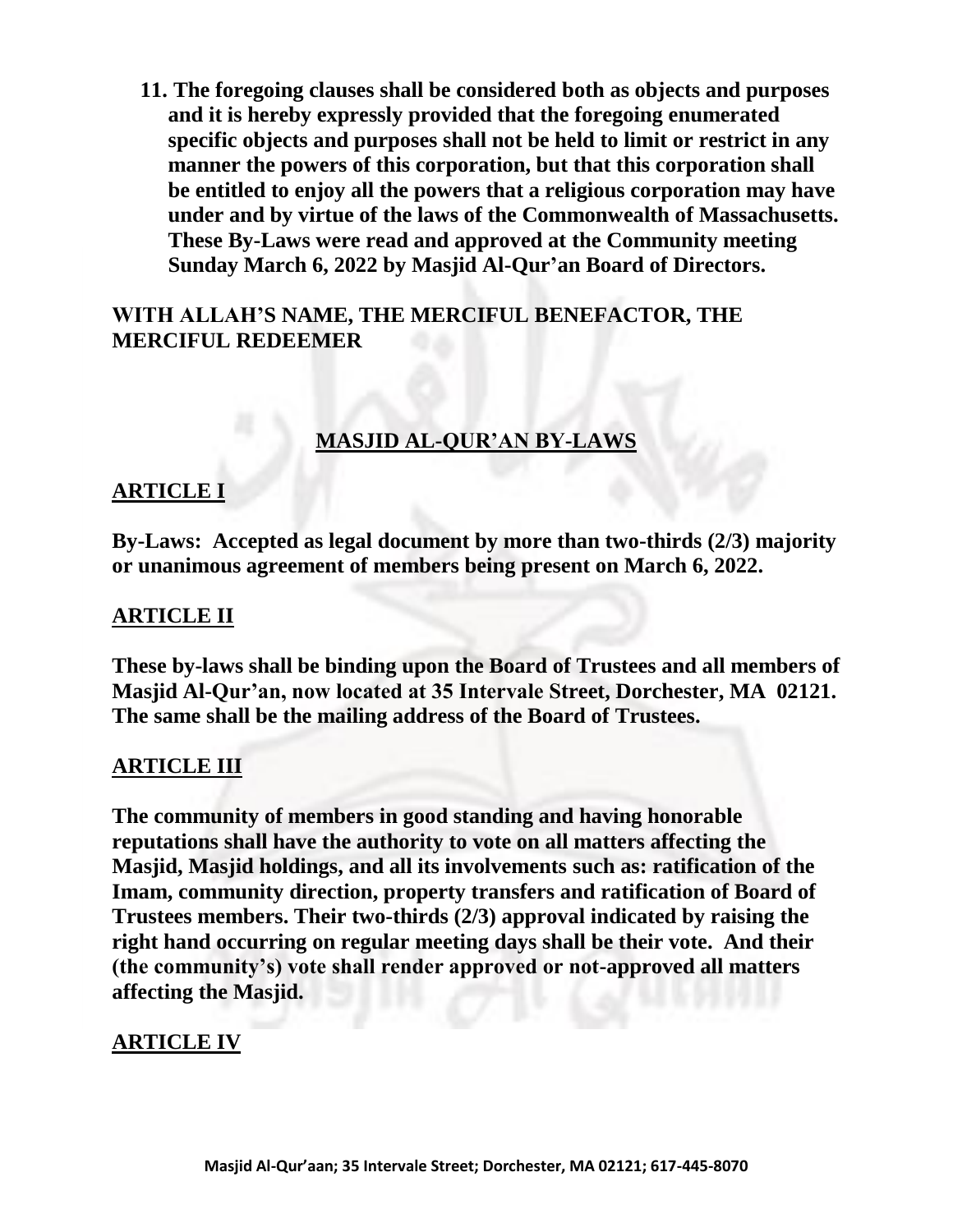**The community shall appoint a Board of Trustees. Board members must be declared Muslims and have life styles of honorable Muslims established for a minimum period of one year at Masjid Al-Qur'an. They must be committed to establishing community and family life, demonstrating experience that would benefit the continuous growth of the Masjid community.**

**Board members must be mature adults, married, striving to married or previously married, and at least 25 years of age.**

**One youth representative shall be between 15 years through 24 years of age. Number of members: the number of members shall be seven (7). However, five (5) board members are sufficient for conducting business at any meeting of the board.**

**The board members shall be a balanced cross section of the community, whose outlook transcends race, ethnicity, and culture. Members must uphold the Quran and the Sunnah of The Prophet (SAWS). No two (2) immediate family members can serve on the board at the same time.**

**The corporate officers shall also be Board members.** 

**The minimum age reflected herein indicate our observations at Masjid Al-Qur'an. Age maturity levels in matters of family and community may differ by towns and regions.**

**Tenure: Board members shall hold office for three (3) years, at which time the community shall either elect new members or re-elect present Board members. No Board member shall serve more than three (3) consecutive terms. In any case, as long as the board member is in good health, living a sound Muslim life and performing well in the capacity of a board member.**

### **ARTICLE IV Continued**

**Vacancies: Board members and members of the community may nominate someone for the position that is vacant. The nominee must then be presented at a proper convening of the Masjid members for approval.**

**Assignment of Duties: The board must assign specific board members to specific duties, to assure that the aims and functions of the board are being met; that is, a specific board member may have the duties of assuring the payment of utility bills along with being responsible for the collection of mail, making upkeep and security inspection of Masjid and Masjid properties, and the like. Further, the board is to see that Masjid and Masjid properties are**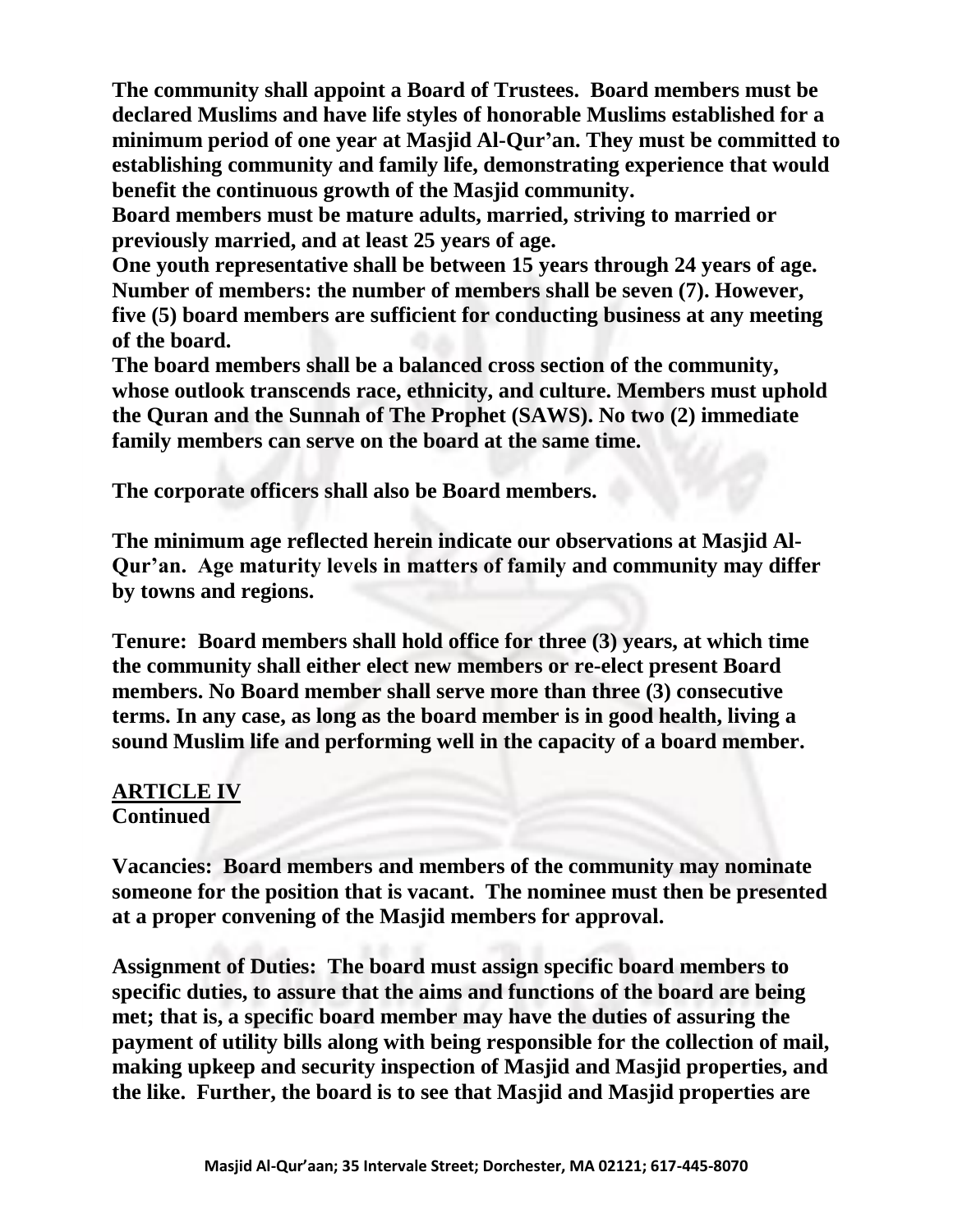**kept well and meet city and fire inspection codes, good property and sanitation standards. Deeds and other important papers will be kept in a secure location or a safe deposit box at the bank.**

## **ARTICLE V**

**Monthly reports: The board is to make monthly reports to the Masjid members by way of a newsletter and verbally at Friday (Jumu'ah) and monthly community meetings. The purpose of these reports is to inform the community of current board transactions and to bring forth information and concerns surrounding various issues to be addressed by the community. Board reports must be given in the common terms of the English language. Dates for scheduled reports will be announced in the most current newsletter, email and weekly at Jumu'ah. These announcements will aid in the maximum number of members being present in case voting or a ruling is necessary.**

# **ARTICLE VI**

**Overriding authority is made first by the Qur'an and then by the Sunnah of Prophet Muhammed Ibn Abdullah (SWAS), the peace and the blessings of Allah be on him. Board members and the congregation must act within the boundaries of the Holy Qur'an and the Qur'anically sound (accurate) hadiths and sunnahs (tradition) of Prophet Muhammed (SWAS). The board must also respect the United Sates Constitution and courts of the land, as well as all civilized institutions.**

**Crime committed by or against Masjid members: When crimes are alleged to have been committed by or against Masjid members, the board, if aware of such allegations, will promptly bring such matters to the attention of the Masjid community and the proper law enforcement agency.**

# **ARTICLE VII**

**Regular Meeting: The board, by resolution, may provide the time and place for holding regular meetings without other notice than such resolution.**

**Special Meetings: Special meetings of the board may be called by any two board members. The persons calling the special meeting may fix the place for holding any special meeting of the board called by them.**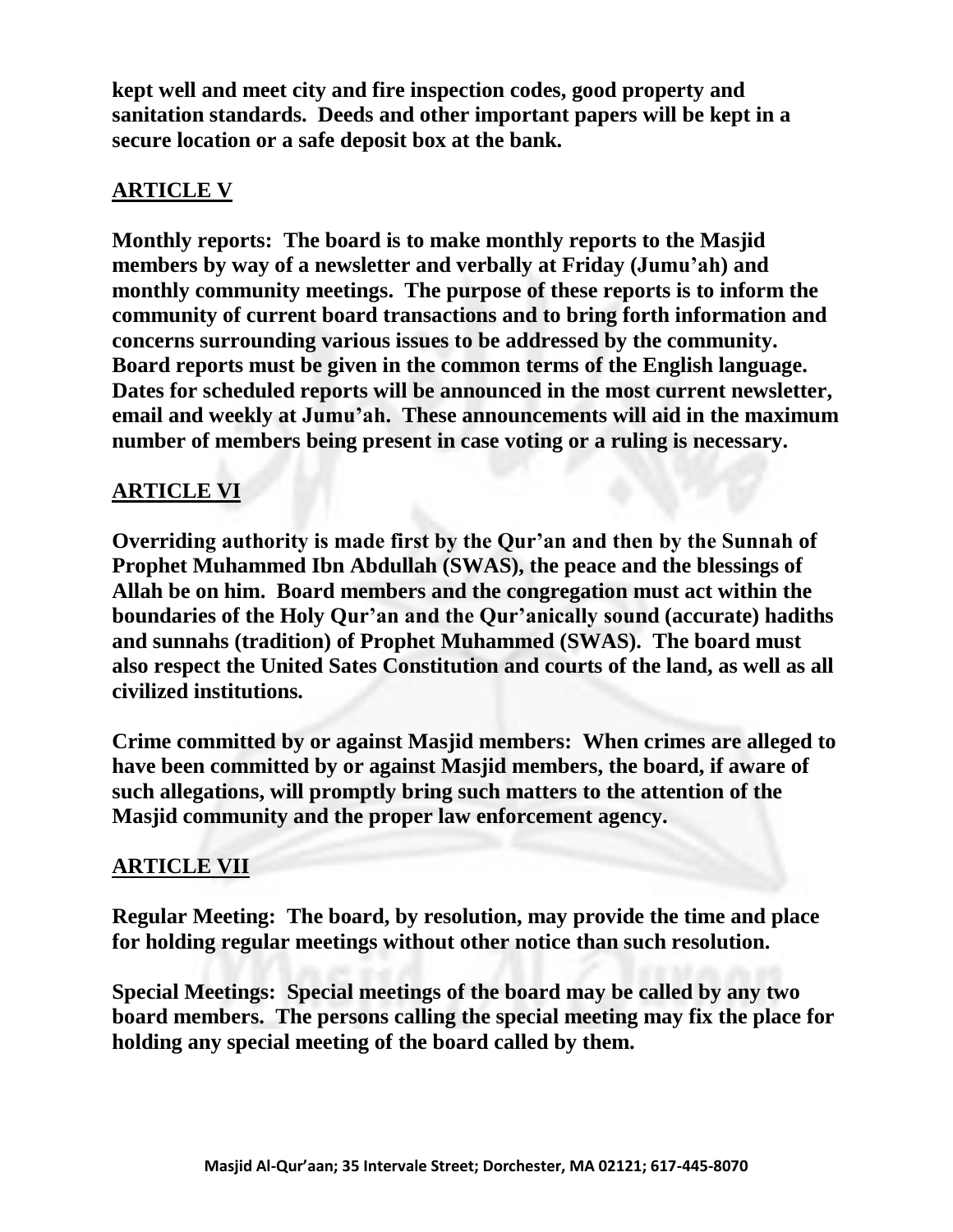**Notice of special meetings shall be given at least twenty-four (24) hours or one (1) day prior to said meeting. Notice shall be in writing and must be given personally, via e-mail or mailed to each board member at his/her home or business address. The notice should contain the time and place of the meeting, along with the topic to be discussed.**

**Meeting Attendance: It is expected that all board members will attend all scheduled board meetings. A member of the board can be removed from the office upon failure to attend three (3) consecutive board meetings without prior notification and no justifiable reason acceptable to the board. Or if a board member's absence will be longer than three months, they should resign. A 2/3 majority vote by the board shall be required to remove a member.**

**A board member who is present at a meeting of the board, at which action on a matter is taken, shall be presumed to have assented to the action taken, unless his dissent shall be communicated and entered in the minutes of the meeting.**

## **ARTICLE VIII**

**Power of the board to act: Any action of the board to enter into significant transactions and/or contractual agreements greater than \$3,000 as the board of Masjid Al-Qur'an must first be approved by minimum two thirds (2/3) majority of the Masjid members in attendance on the day that the monthly report is scheduled, or on the day of a regular meeting (First Sunday).**

### **ARTICLE IX**

**Amending said by-laws: Amendment to said by-laws must be approved or ratified by a two-third (2/3) majority of Masjid members in attendance on the day that the monthly report is scheduled.**

**Copies of said by-laws are to be made available to members of the Masjid community at regular meetings and via email.**

#### **Article X- Membership**

**Active Member- Any Muslim who follows the Holy Qur'an and the Sunnah of Prophet Muhammed (SAWS), attends Masjid Al Qur'an, Jumu'ah, meetings**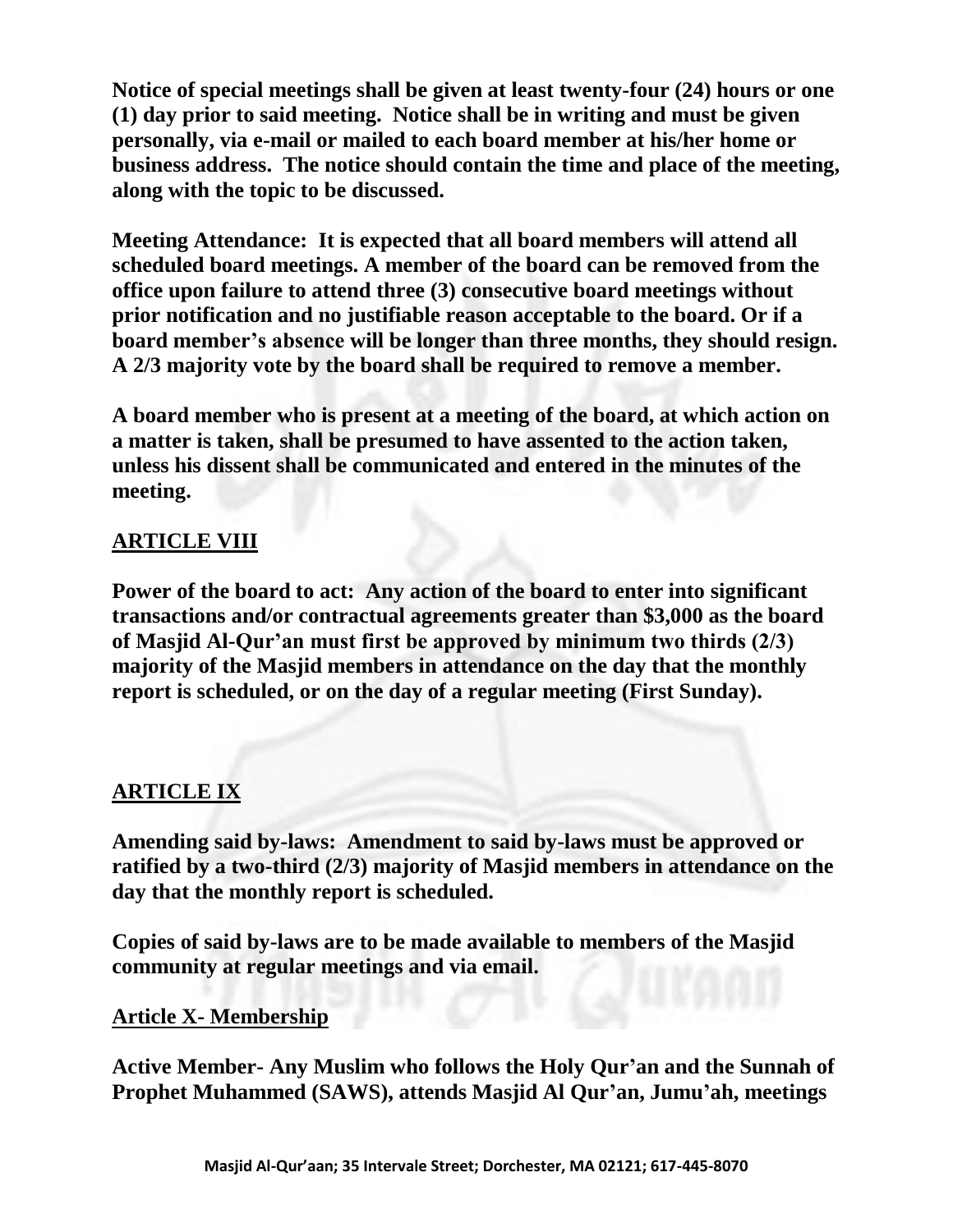**and actively contributes in Zakat (2.5%).** 

**In lieu of zakat payment, believer should volunteer services or labor. Women may participate in ways that they can show their sincerity and faith. The Board has the final decision.**

**Inactive Member: any believer who does not full fill the active membership requirement. An inactive member cannot vote or participate in the business of membership meetings.**

**A person maybe expelled when found to have violated Qur'an and/or Sunnah. Expulsion means a member loses his/her rights to participate or attend any Masjid properties for a minimum of one year.**

## **ATTICLE XI- Process for Determination**

**Decisions concerning membership status shall be made by the Board of Directors.**

**Persons are classified as being expelled or inactive after a board hearing. All members classified as being expelled or inactive shall be notified within 30 days, at which time the person has seven days to request (in writing) a hearing. The board upon receipt of written request will set such hearing within 30 days.**

**ARTICLE XII – Responsibilities of Board of Director Members**

### **1. CHAIR PERSON**

**A Shall be a board member for at least 1 term.**

**B. Will preside over Board and Community meetings or designate another member of the board.**

**C. Will consult with the board and the Imam in all matters.**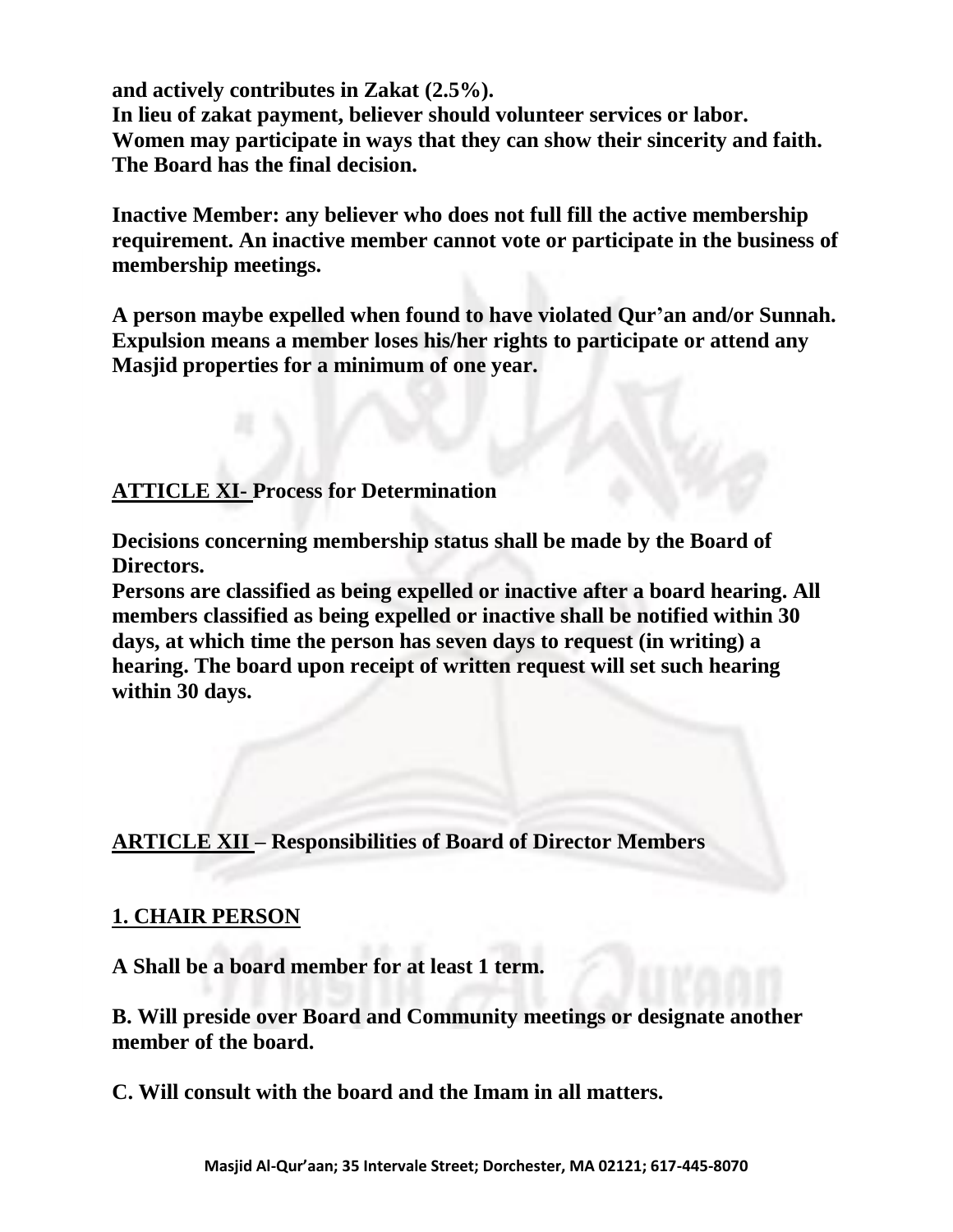**D. Shall sign with the Imam or Treasurer, all accounts, contracts, official documents in the name of the Masjid, after consultation with the board.**

**E. Shall be elected by majority vote from members of the board of directors.**

## **2. IMAM**

**A. The Imam is the leader of the Jum'ah**

**B. Leads the prayers in Masjid Al-Qur'an or appoints a replacement in his absence.**

**C. Represents the community in relationship to other organizations and establishments or appoints a representative that is suitable.**

**D. Is constantly educating and gives advice to the community in the areas of Qur'anic development and Sunnah.**

**E. Should be able to read the Qur'an in Arabic and teach it to others.**

**F. Performs marriages**

**G. Supervises a network of Believers to perform Janaza as required.**

## **3. TREASURER**

**A. In consultation with the Chairperson draws a budget proposal.**

**B. Supervises accounts.**

**C. Responsible for supervising accounting and bookkeeping.**

**D. Generates regular financial statements to the community and Board of Directors.**

**E. Analyzes income and expenditure and forwards proposals for rational use of the community resources.**

**F. Active member of the fundraising committee.**